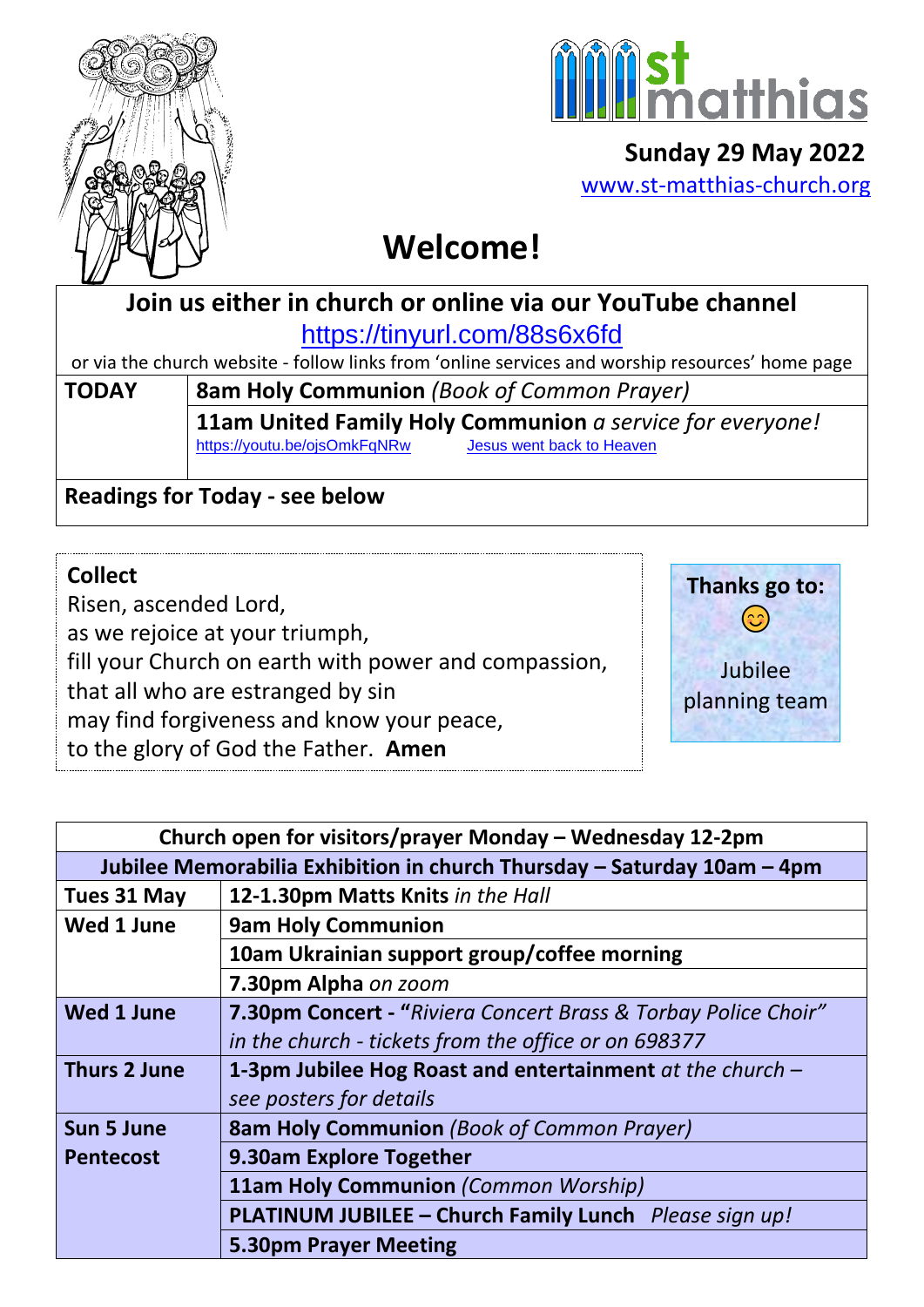# *Readings for Today*

### **Acts 1: 1-11**

In my former book, Theophilus, I wrote about all that Jesus began to do and to teach **<sup>2</sup>** until the day he was taken up to heaven, after giving instructions through the Holy Spirit to the apostles he had chosen. **<sup>3</sup>**After his suffering, he presented himself to them and gave many convincing proofs that he was alive. He appeared to them over a period of forty days and spoke about the kingdom of God. **<sup>4</sup>**On one occasion, while he was eating with them, he gave them this command: "Do not leave Jerusalem, but wait for the gift my Father promised, which you have heard me speak about. **<sup>5</sup>** For John baptized with water, but in a few days you will be baptized with the Holy Spirit."

**6** Then they gathered around him and asked him, "Lord, are you at this time going to restore the kingdom to Israel?"

<sup>7</sup> He said to them: "It is not for you to know the times or dates the Father has set by his own authority. **<sup>8</sup>**But you will receive power when the Holy Spirit comes on you; and you will be my witnesses in Jerusalem, and in all Judea and Samaria, and to the ends of the earth." **<sup>9</sup>**After he said this, he was taken up before their very eyes, and a cloud hid him from their sight.

**<sup>10</sup>** They were looking intently up into the sky as he was going, when suddenly two men dressed in white stood beside them. **<sup>11</sup>** "Men of Galilee," they said, "why do you stand here looking into the sky? This same Jesus, who has been taken from you into heaven, will come back in the same way you have seen him go into heaven."

#### **Matthew 28: 16-20**

**<sup>16</sup>** Then the eleven disciples went to Galilee, to the mountain where Jesus had told them to go. **<sup>17</sup>**When they saw him, they worshiped him; but some doubted. **<sup>18</sup>** Then Jesus came to them and said, "All authority in heaven and on earth has been given to me. **<sup>19</sup>** Therefore go and make disciples of all nations, baptizing them in the name of the Father and of the Son and of the Holy Spirit, **<sup>20</sup>** and teaching them to obey everything I have commanded you. And surely I am with you always, to the very end of the age."

# *News*

**Jubilee family lunch on 5th June** We still have a few places available, but if you are planning to come, please note that the last date for booking is Sunday 29th May. We have to give numbers to the caterers so we will not be able to add any more names after that date.

**Barbara McCann**, whom many of you will remember, passed away in Hatt House on  $17<sup>th</sup>$  May. Her funeral will be on Tuesday  $31<sup>st</sup>$  May at 4:15 at the crematorium.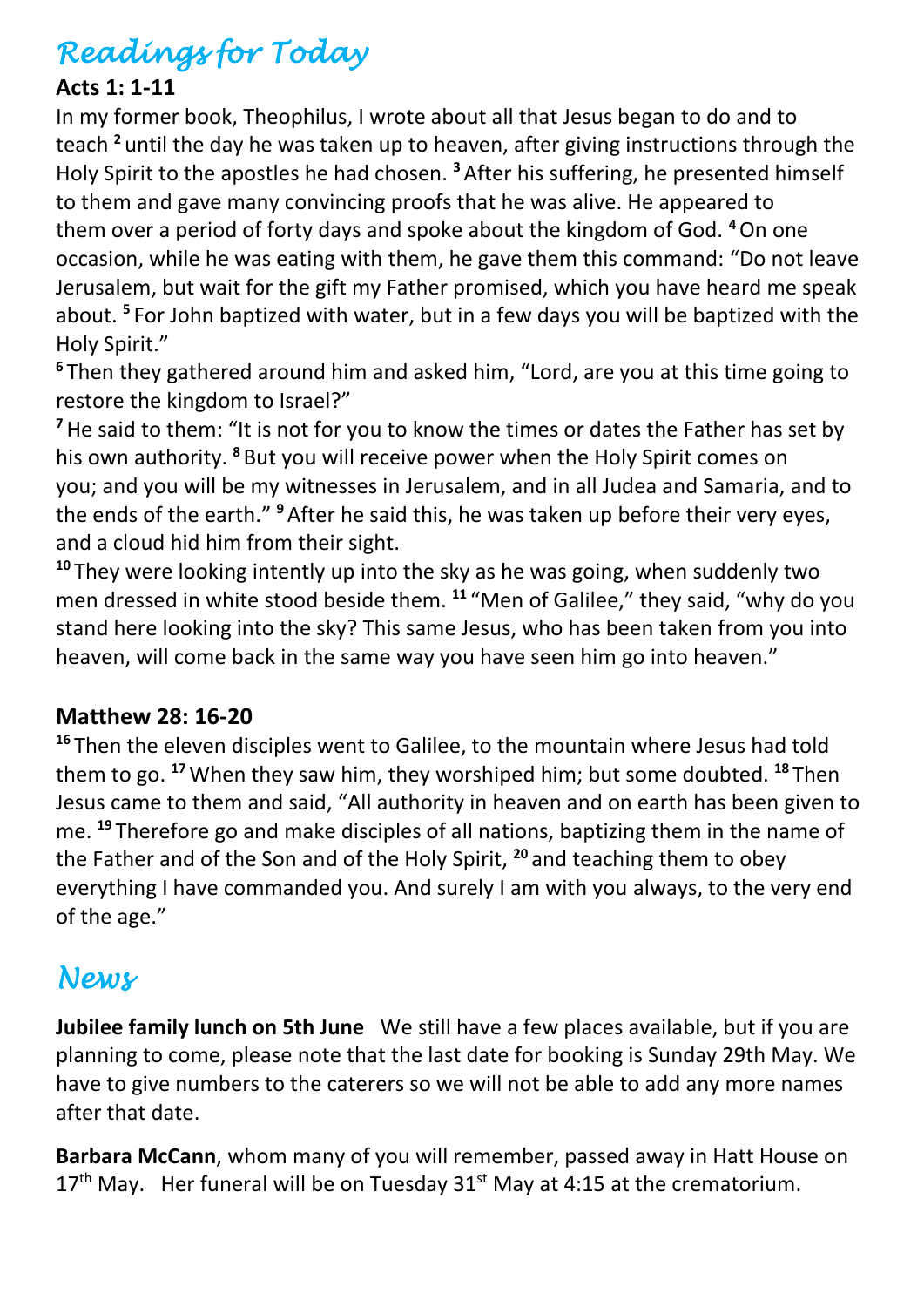christians against poverty



**CAP money course at St Matthias** – we're running a free CAP money course to help us think about how to spend, save and budget more wisely. If you would like to come along please email [talktous@st-matthias-church.org](mailto:talktous@st-matthias-church.org) or call the office on 214175. It'll be in the Hall on 7, 14, 21 June from 7-9pm.

**Street Pastors Celebration evening** Tues 7 June 6.30 – 9pm, Upton Vale Church, pizza and refreshments, all welcome - current and past street pastors, family and friends and those interested in the work. It will be great to see you.

**Safeguarding training sessions for anyone working with adults** *eg part of the Open Church team or one of the welcomers or prayer ministry team or home group leaders.* Basic Awareness and Foundation Course on **Mon 6 June 1.30pm** in the lounge. The presentation from Sue Davies (safeguarding rep) will take about two hours. (Training for those working with children to follow.) Please email Sue Davies if you are able to attend on [safeguardingstmatthias@gmail.com](mailto:safeguardingstmatthias@gmail.com)

Read **Nicci Maxwell's** latest Link Letter here [Nicci Maxwell Latest Link Letter May 2022](https://d3hgrlq6yacptf.cloudfront.net/5f107d5e319c5/content/pages/documents/cms-link-letter-maxwell-may-2022.pdf)



**Saturday 4 June – a chain of prayer and praise!** This is part of the annual 'Thy Kingdom Come' initiative,<https://www.thykingdomcome.global/>

a time when people across the South West join together to pray for their part of the



coast and the people who live and work there – more information is at their website - [www.southwestawake.com](http://www.southwestawake.com/)

**Messy Church** Saturday 18th (3.30pm) or Tuesday 21st June (3.15pm). Fun, craft, worship and supper is included for all! Contact Lena to book (for catering numbers) [stmattscw@st-matthias-church.org](mailto:stmattscw@st-matthias-church.org) or 01803 295268. Looking forward to seeing all our Messy families!

# *How can you serve?*

**Minibus drivers** required to give lifts to church on a Sunday. Please speak to Andrew Stilliard on 07729 362802 or to the office on 214175. Thank you

#### **To contact the church:**

**Office:** Pere Snow 01803 214175 [admin@st-matthias-church.org](mailto:admin@st-matthias-church.org) **Rector**: John Beckett 01803 293119 [jandrbeckett@outlook.com](mailto:jandrbeckett@outlook.com) **Associate Minister:** Paul Barton 07807 636470 [revpaulbarton@gmail.com](mailto:revpaulbarton@gmail.com) **Curate:** Pete Norris 07926 833056 [pete@st-matthias-church.org](mailto:pete@st-matthias-church.org)